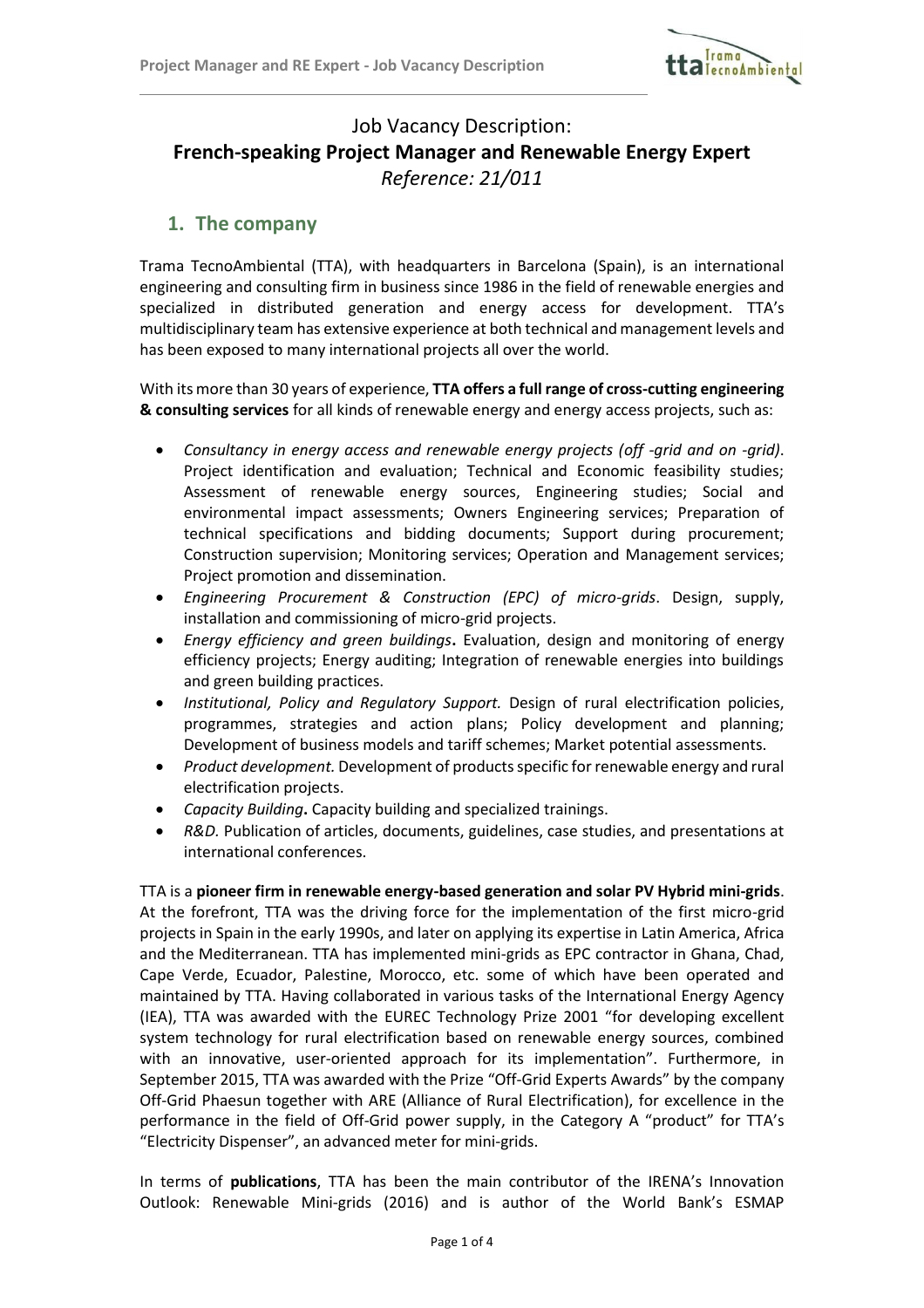

Benchmarking study of Solar PV mini grids investment costs (2017 & 2018). TTA's first hand field experience in the Operations and Maintenance of Mini-grids has been used by IRENA's Policy Toolkit. These are just some of the latest references in which TTA has participated.

Another significant milestone in the sector is TTA's lead organization of the *International Conference on Solar Technologies & Hybrid Mini Grids to improve energy access*, a relevant sector event conducted on October 2018 in Mallorca (Spain) and which was supported by renowned organizations such as the ESMAP, World Bank, EnDev, the GIZ or SNV.

**TTA'strack record** in the field of Renewable Energies and Rural Electrification is demonstrated by the extensive list of projects carried out around the globe for project developers, contractors, power utilities, governments as well as all major International Organizations such as the World Bank, IFC, UNDP, UNOPS, UNIDO, UNICEF, GEF, UNESCO, IDB, OAS, European Commission, AECID, GIZ, KfW, and other cooperation and development agencies, NGOs, local communities and individuals.



Figure 1. Countries of experience

TTA is also a member of and collaborates with the following organizations and Groups. TTA is a founding member of the **Alliance for Rural Electrification (ARE)** and TTA's Director served as Board member for three years until 2015.



Further detailed information on the work of TTA can be found at: [www.tta.com.es/en](http://www.tta.com.es/en)

Please see some of our Microgrids projects: [https://youtu.be/Z21tenW9YXE,](https://youtu.be/Z21tenW9YXE) <https://youtu.be/NIbFpRHK8YU>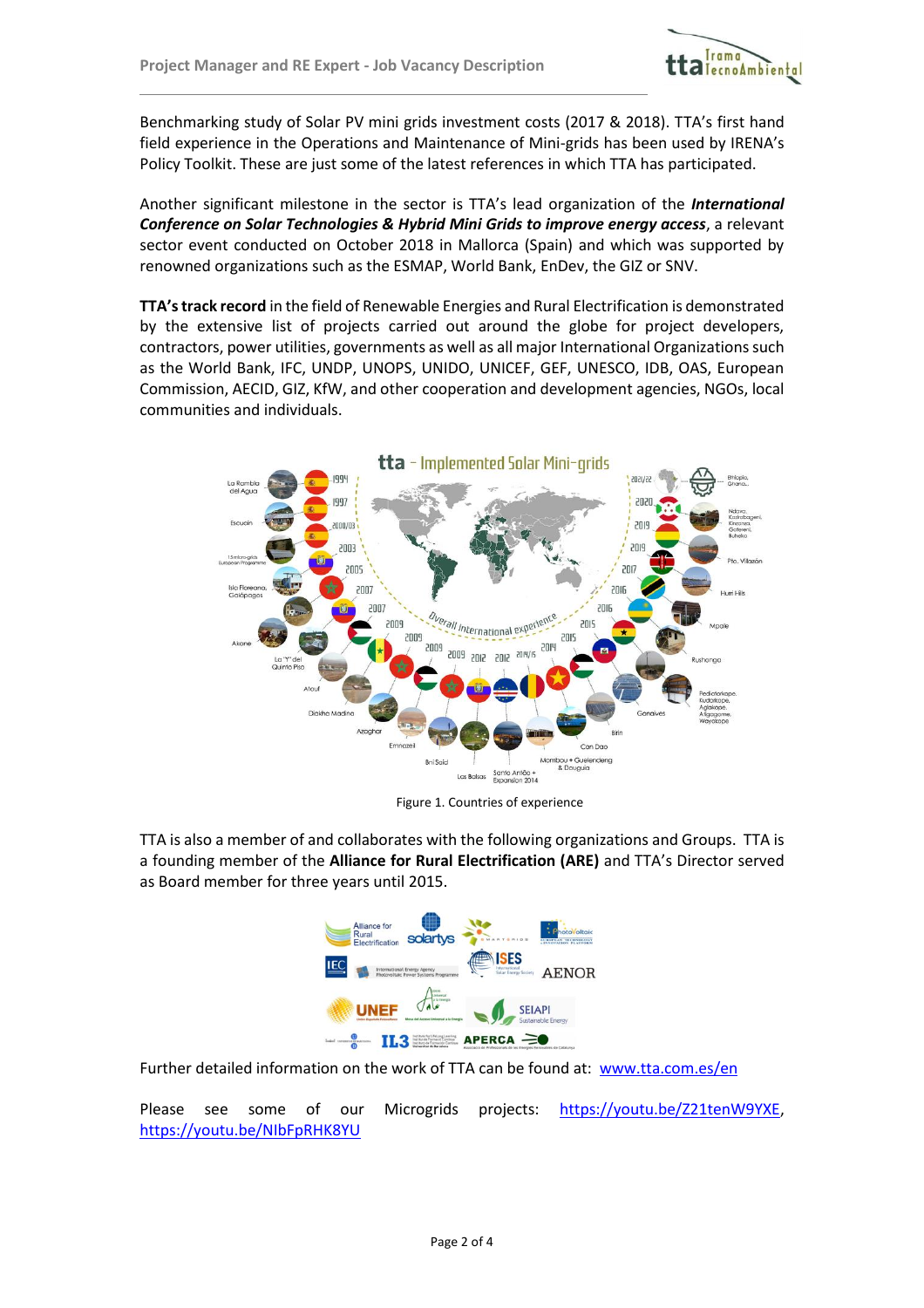

# **2. Job description**

TTA is seeking a **Project Manager and Consultant** to join the **Latin America and Caribbean Unit of TTA**. He/she will manage mainly **projects in Haiti**. The nature of projects will mainly be related to energy access through solar distributed PV or mini-grids. This might include ongrid and off-grid solar PV as well as hybrid technologies.

He/she will report to the Latin America and Caribbean Regional Team Leader.

## **3. Responsibilities**

The Project Manager and Consultant will work in the following areas:

#### **Project Management**

- 1. **Overall project management**: control project timeline and budget, lead project teams and meeting deadlines, coordinate the collaboration with external partners (coordinate hiring, negotiation etc.) and external consultants' deliverables.
- 2. **Client engagement**: develop and maintain professional customer relations by participating in calls, meetings and field missions (when applicable).
- 3. **Prepare project deliverables**: prepare and review data analysis, technical reports and other deliverables required by the project in a timely manner and with high quality writing.
- 4. **Field missions**. Travel to project sites when required.

#### **Technical**

- 5. **Feasibility Studies**: Conduct technical and economic feasibility studies for Solar PV plants and solar PV-hybrid mini-grid projects. Conduct energy planning studies. Experience with electricity distribution projects will be valued.
- 6. **Conceptualize technical solutions:** Support the definition of technical solutions based on project needs and the client needs; Liaise with the Engineering Department to define the concept designs.
- 7. **Procurement documents:** Elaborate and coordinate consultants for the preparation of Technical Specifications for bidding documents, Support on the elaboration of administrative procurement documentation, participation in tender evaluations.
- 8. **Financial and business models and delivery schemes:** Carry out or review financial and economic models, Business Model, Tariff Setting, Revenue stream definition Client Policy, Funds mobilization, Costing.
- 9. **Institutional, Policy and Regulatory Support:** carry out institutional framework analysis, develop strategic and planning documents in the field of sustainable energy, policy and regulatory frameworks, tariff setting among others.
- 10. **Capacity building:** prepare and deliver trainings for public and private stakeholders.

#### **Business Development**

11. **Support business development**. Support the Team Leader and Commercial Department in identifying and preparing proposals.